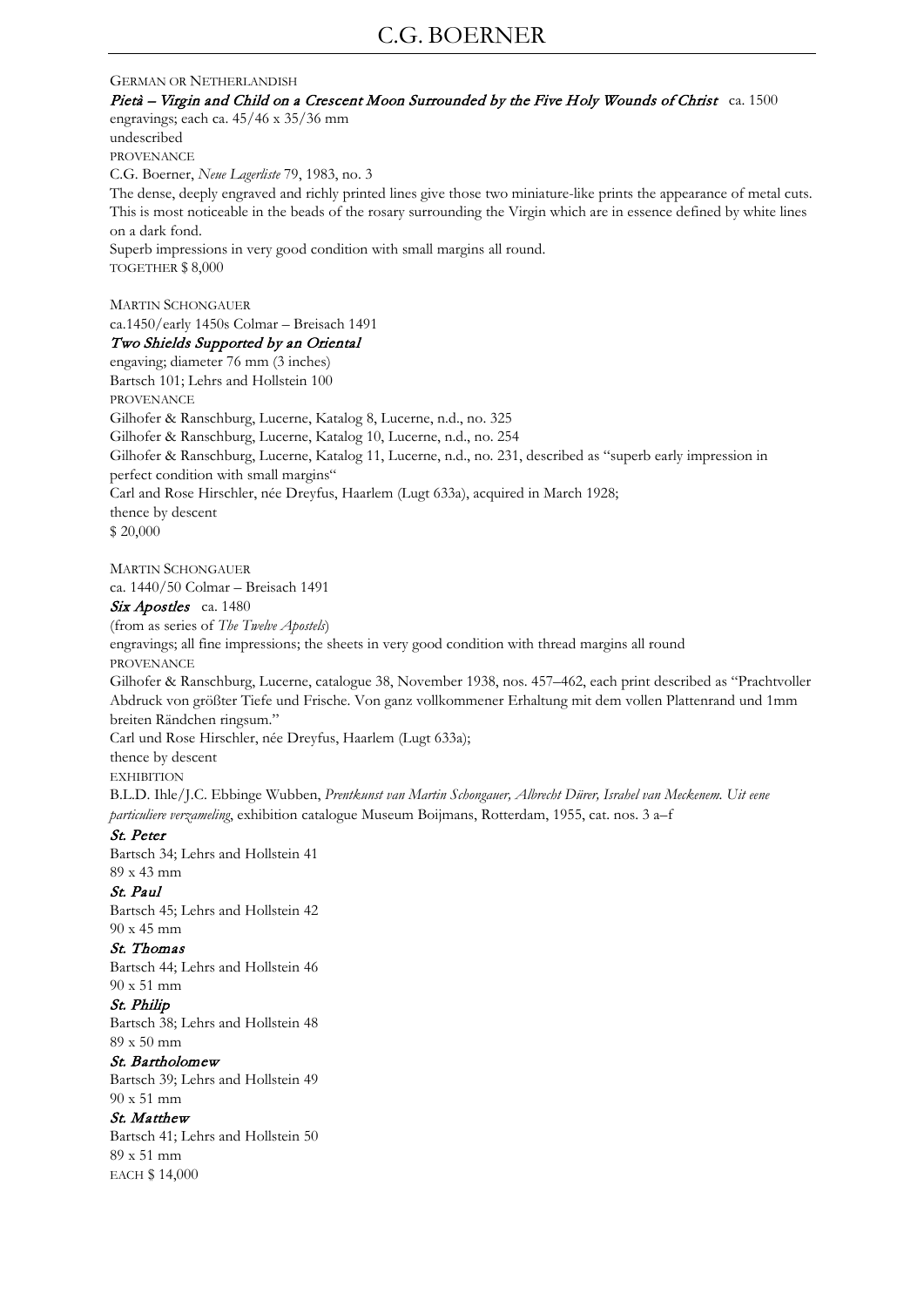## C.G. BOERNER

ALBRECHT DÜRER 1471 – Nuremberg – 1528 Die Heilige Anna Selbdritt – The Virgin and Child with Saint Anne ca. 1500 engraving; 115 x 71 mm (4 1/2 x 2 13/16 inches) Bartsch 29; Meder 43 a (of c); Schoch/Mende/Scherbaum 27 WATERMARK bull's head (Meder 62) PROVENANCE Norbert Handwerk, Munich and Switzerland (with his paraphe in pencil verso); his sale, Christie's, New York, November 19, 1986, lot 481 Samuel Josefowitz, Pully, Switzerland

A fine impression of this rare print; trimmed to or just outside the subject, missing a tiny part of the lower left corner; otherwise in very good condition. \$ 19,000

ALBRECHT DÜRER 1471 – Nuremberg – 1528 Hercules ca. 149 engraving; 324 x 223 mm (12 3/4 x 8 3/4 inches) Bartsch 73; Meder 63 second (final) state, before the scratch on the right calf of Hercules b (Meder lists further editions with the scratch from a to f); Schoch/Mende/Scherbaum 22

WATERMARK small jug (Meder 158; dated ca. 1525)

PROVENANCE

P. & D. Colnaghi & Co., London (their stock nos. in pencil verso *C3437* and *C14119*)

A richly inked impression, even displaying tonal wiping in some of the darker areas, most notable on the body and shawl of the female nude; trimmed on the plate mark all round; the sheet is untreated with only some faint browning along the left edge. P.O.R.

HANS SEBALD BEHAM 1500 Nuremberg – Frankfurt/Main 1550 Virgin and Child with the Pear 1520

engraving; 114 x 76 mm (4 1/2 x 3 inches)

Bartsch 18; Pauli and Hollstein 19 first state (of two)

A very good impression of this rare print; in very good condition, with thread margins on three sides, trimmed on the platemark bottom right and bottom.

Hollstein indicates that earlier impressions, such as this one, do not have a scratch above the head of the Virgin. \$ 4,000

DANIEL HOPFER ca. 1470 Kaufbeuren – Augsburg 1536 Martin Luther (after LUCAS CRANACH) 1523 etching; 229 x 156 mm Bartsch 86; Hollstein 96 first state (of two); Metzger 102 first issue (of four) LITERATURE Freyda Spira, *Originality as Repetition / Repetition as Originality: Daniel Hopfer and the Reinvention of the Medium of Etching*, Diss. Phil. University of Pennsylvania, 2006, pp. 168f. PROVENANCE John Postle Heseltine, London (Lugt 1508) C.G. Boerner, *Neue Lagerliste 75* (1981), no. 7 (our stock no. *10339*)

An exceptionally fine early impression printed in Hopfer's studio. It predates the issues of the plate printed by Kilian in the early seventeenth century and shows no signs of wear (the corrosion marks appear on the plate early on and caught ink in this impression due to its generous inking. \$ 28,000